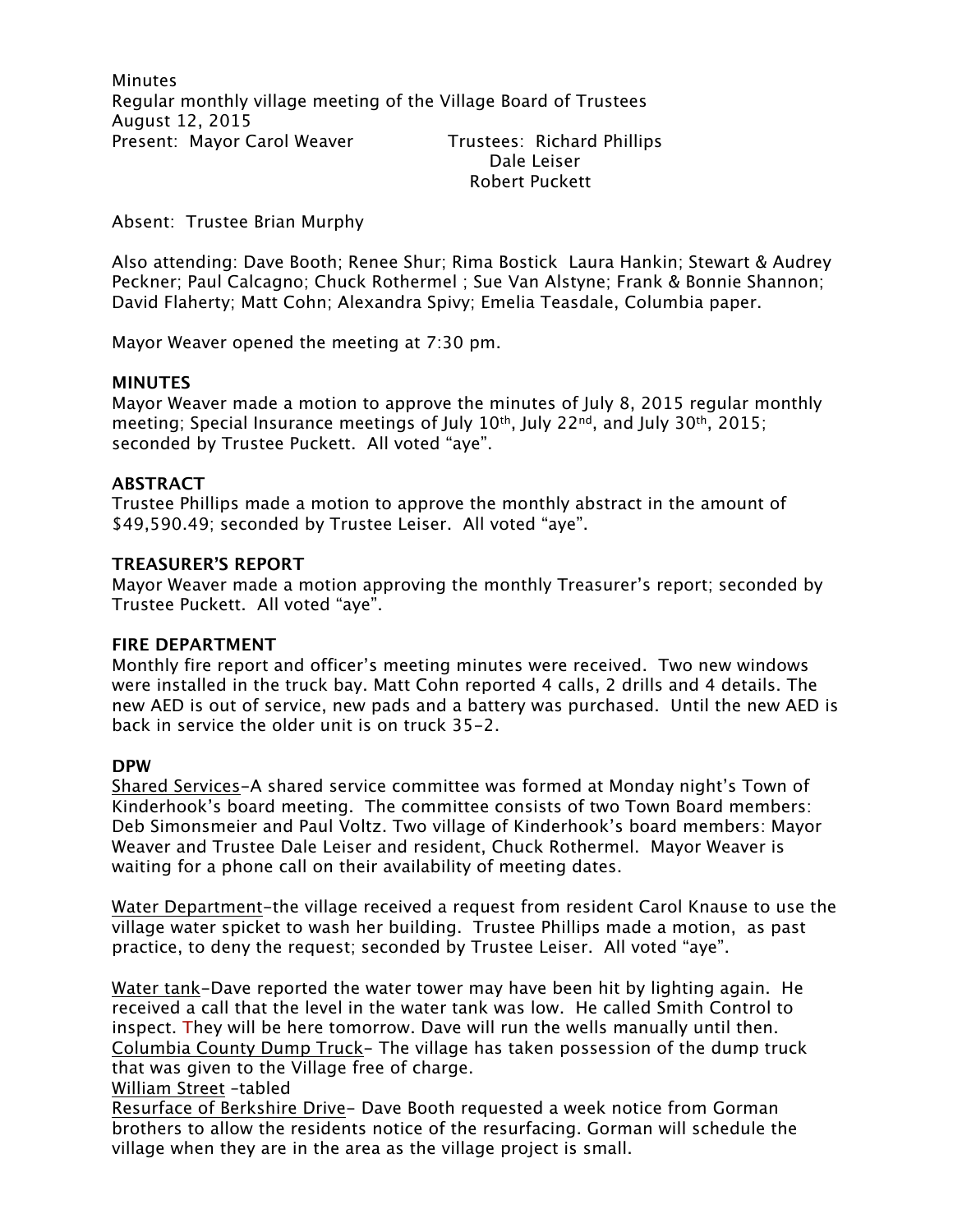Requested duties for the DPW-Trustee Phillips made a motion to have Dave fix the playground faucet, baluster at the bandstand, entrance at the elevator door and to paint the doors on the village hall including troopers door and add rope and chain to the driveway behind the bandstand; seconded by Mayor Weaver. All voted "aye".

### **CODE ENFORCEMENT OFFICER**

The CEO/ZEO's monthly report was received with \$1,060.20 of fees collected. Violation-Trustee Phillips made a motion to allow the CEO/ZEO to hire someone to cut the lawn at 3 Church; seconded by Mayor Weaver. All voted "aye".

# **REAL PROPERTY TAX**

The village received a letter from Suzette Booy, Director of Real property Tax Service that resident, Mr. Banovic, did not receive a combat veteran exemption on his 2013 taxes in the amount of \$79.33 and his 2014 village taxes in the amount of \$81.54. Mayor Weaver made a motion approving the village tax collector refund Mr. Banovic his veteran exemption; seconded by Trustee Phillips. All voted "aye".

# **ZONING BOARD**

Minutes of December 22, 2014 and June 22, 2015 were received.

The Zoning Board of Appeals approved a non-conforming use at 86 Broad Street for Carlucci-Simon Catering.

### **PLANNING BOARD**

Minutes of June 4, 2015 minutes were received.

The planning board is in the process of reviewing the village sign ordinance. They are working with the Historic preservation board for the business district in anticipations to help promote the businesses in the village.

Trustee Phillips made a motion to waive enforcement for six months of the village sign regulations pertaining to the placement of "sandwich boards" to allow for placement in areas other than immediately in front of the applicable business when events are being held in and around the village square; seconded by Mayor Weaver. All voted "aye".

#### **HISTORIC PRESERVATION COMMISSION**

The village code does not permit a co-chair position. Ken Neilson will be chair and Neil. Van Alstyne will be Deputy Chair in Ken's absence.

The Committee discussed the procedure of issuing Certificate of Appropriateness to the applicants.

A list of open COA's was given to the Village Board.

# **ECONOMIC DEVELOPMENT DIRECTOR**

Renee submitted a list of activities and projects she is currently working on along with a list of possible signage for businesses within the boundaries of Historic Business District.

Renee organized a live auction for the village's old street signs. She raised \$2,925.00 towards improved signage at the village municipal parking lot.

She organized a volunteer to paint a chess board and checker board on a village picnic table on the village green for residents to enjoy.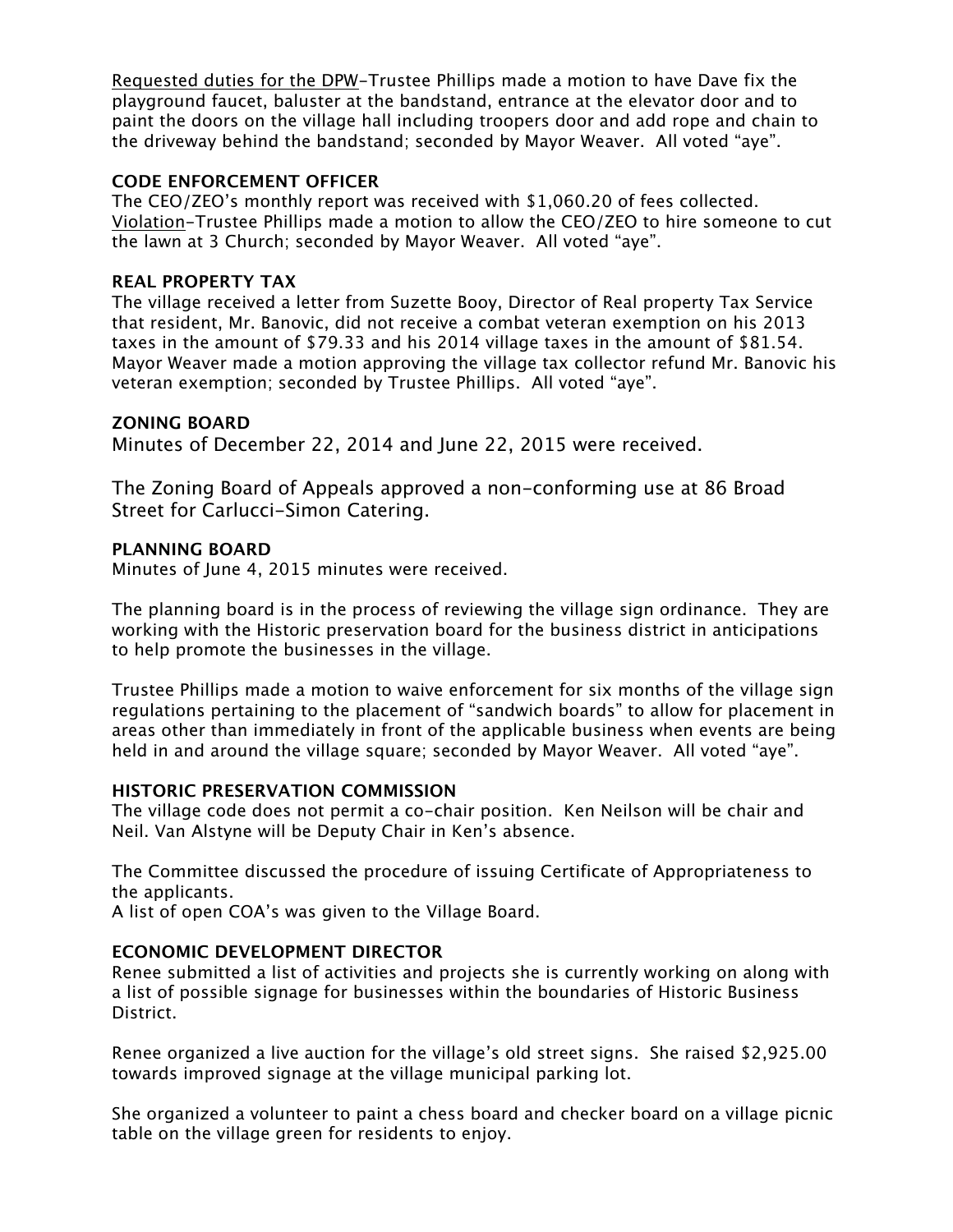Renee assisted with Dancing in the Square on Saturday, August 1, 2015. She is working on the 2<sup>nd</sup> Food Truck event to be held on August 27<sup>th</sup> in the village square.

# **CORRESPONDENCE**

Tobacco Free Village Policy-The village received a letter from Lisa Heintz, Community Engagement Coordinator. She inquired if the village would like to adopt a tobacco use policy. Her office provides free assistance and signs prohibiting tobacco use on village property. Mayor Weaver tabled the tobacco use policy until further review from the village attorney.

Department of Transportation-NYSDOT has determined Columbia County 21 (Hudson Street to Broad Street) requires a Functional Class change. The class change will allow the village to apply for future grant funds. Mayor Weaver will request the village attorney draft a resolution that can be approved at the village's September meeting.

#### **VILLAGE HALL**

Village Hall Roof-Trustee Puckett stated he is facing logistic issues problems. He is working with the asbestos company on the placement of the trailer and dumpster. Business owner, Paul Calcagno, offered his vacant lot where the liquor store was or the parking lot in front of his building next to the post office. Trustee Puckett thanked him for the offer and will inform the company of his offer.

A permit may be needed from DOT to place them in front of the village hall. He called DOT for the permit for the scaffling in front of the building. A meeting with mid-state will be schedule e for Monday or Tuesday. The project is expected to be completed in two months.

# **WASTEWATER COLLECTION PROJECT**

Cascale was given a punch list of items to finish. They will give the village five days' notice before they schedule the repaving of the parking lot area and the other items on the punch list.

# **SIDEWALK LINK PROJECT**

Jim is still working on the close out paper work.

# APPLICATIONS

Mayor Weaver made a motion to approve the following applications with the correction of Candlelight night to be December 11th; seconded by Trustee Phillips. All voted "aye."

- a. Kinderhook Library is requesting the  $2<sup>nd</sup>$  floor of the Village Hall on December  $11<sup>th</sup>$  from 6-8 pm.
- b. KBPA is requesting two signs in the village square to advertise Kinderhook Tasting and Dog Days.
- c. Elizabeth Hamtin-Berninger is requesting the village hall  $2<sup>nd</sup>$  floor on Tuesday evenings from 7-8 pm to hold yoga classes.

#### **RECREATION COMMISSION**

An outdoor movie night was held on Friday, August  $7<sup>th</sup>$  at Rothermel Park. The Big Hero 6 was viewed.